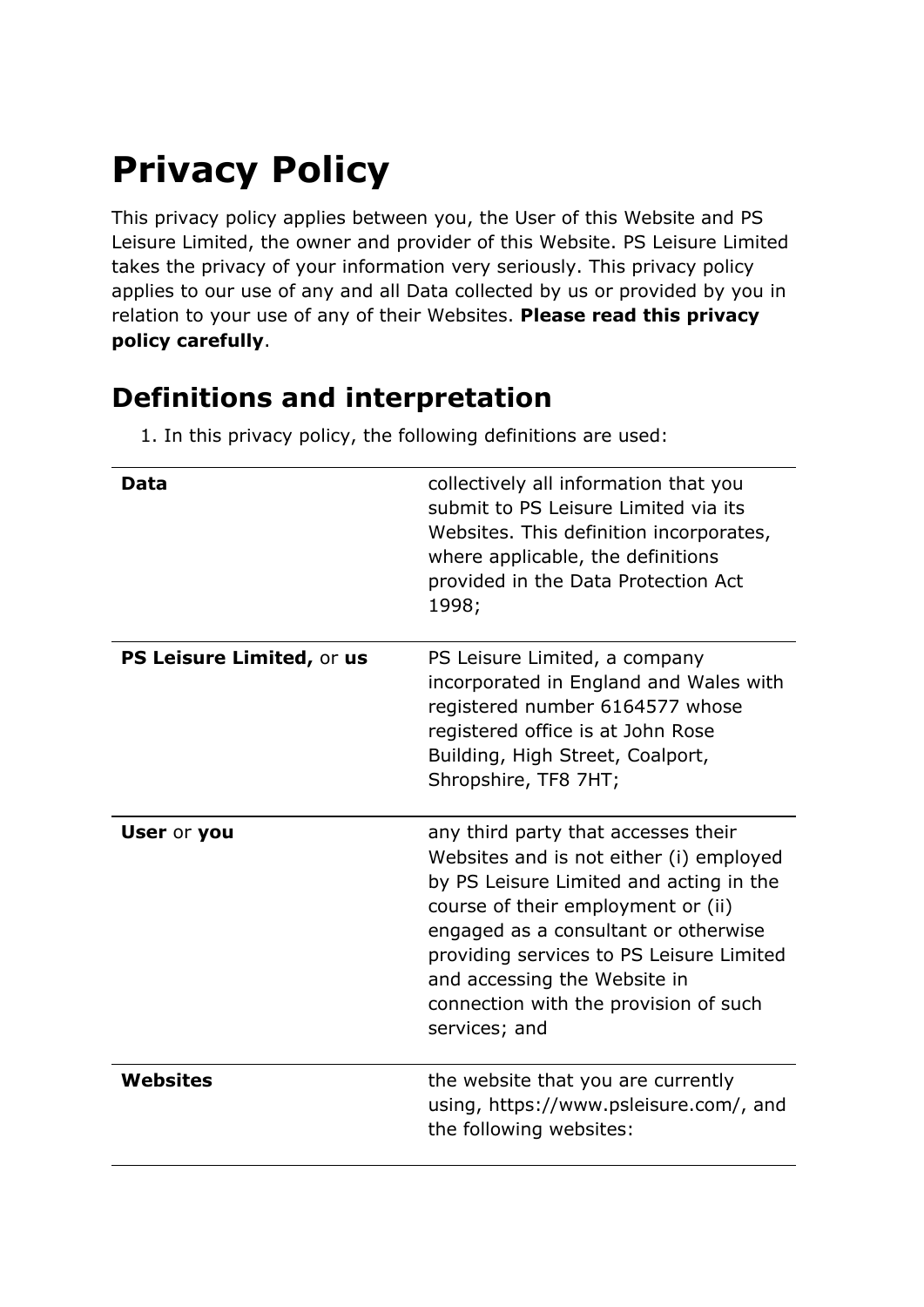https://www.bicycles-by-design.co.uk

https://www.ironbridge-bicycles.co.uk/

https://www.landescapetandems.com/

- 2. In this privacy policy, unless the context requires a different interpretation:
	- a. the singular includes the plural and vice versa;
	- b. references to sub-clauses, clauses, schedules or appendices are to sub-clauses, clauses, schedules or appendices of this privacy policy;
	- c. a reference to a person includes firms, companies, government entities, trusts and partnerships;
	- d. "including" is understood to mean "including without limitation";
	- e. reference to any statutory provision includes any modification or amendment of it;
	- f. the headings and sub-headings do not form part of this privacy policy.

# **Scope of this privacy policy**

3. This privacy policy applies only to the actions of PS Leisure Limited and Users with respect to their Websites. It does not extend to any websites that can be accessed from this Website including, but not limited to, any links we may provide to social media websites.

### **Data collected**

- 4. We may collect the following Data, which includes personal Data, from you:
	- a. Name
	- b. Contact Information such as email addresses and telephone numbers;
	- c. Their interests in: Bicycles, Tandems, Holidays & Courses
	- d. in each case, in accordance with this privacy policy.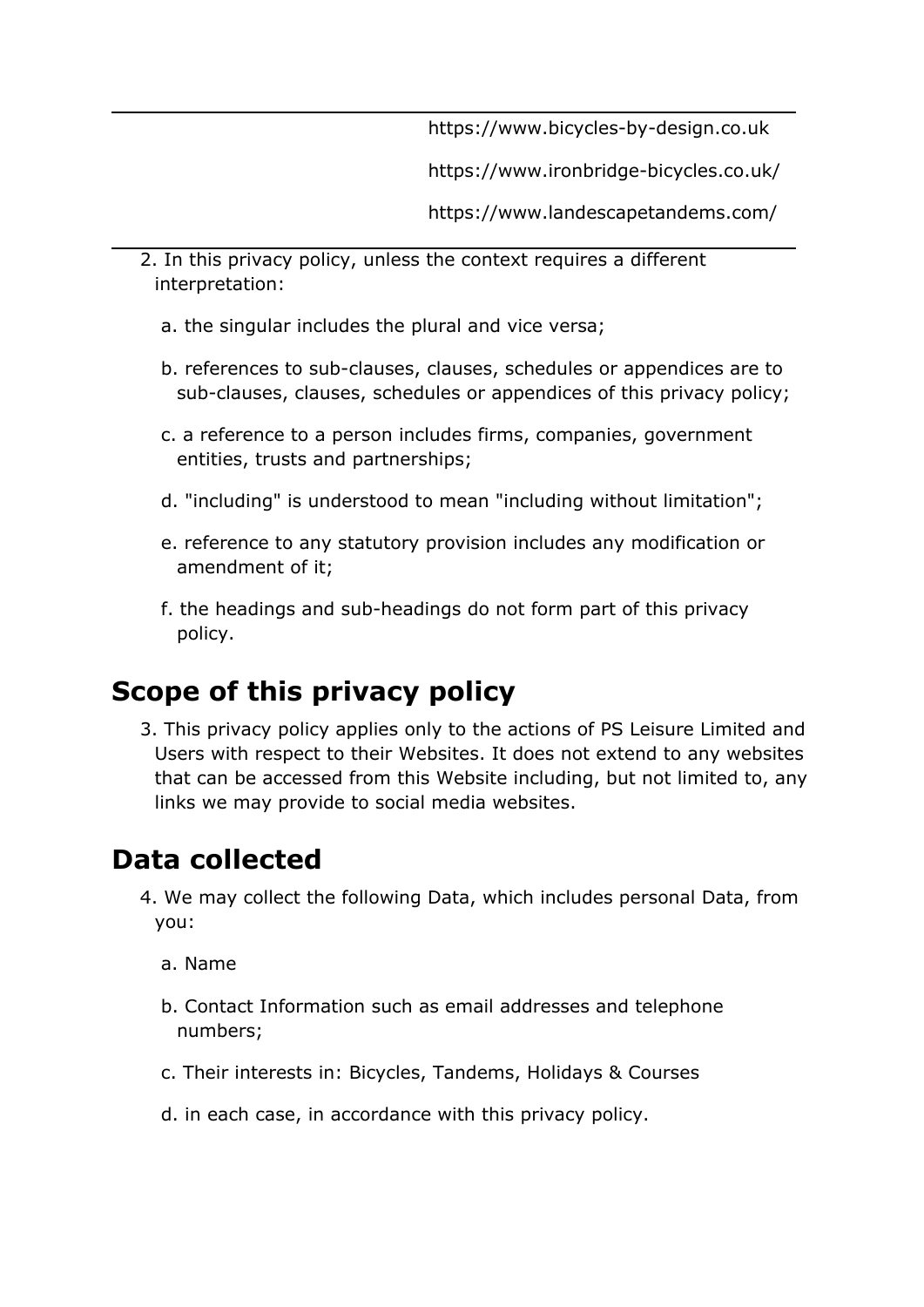#### **Our use of Data**

- 5. For purposes of the Data Protection Act 1998, PS Leisure Limited is the "data controller".
- 6. We will retain any Data you submit for 12 months.
- 7. Unless we are obliged or permitted by law to do so, and subject to any third party disclosures specifically set out in this policy, your Data will not be disclosed to third parties. This does not include our affiliates and / or other companies within our group.
- 8. All personal Data is stored securely in accordance with the principles of the Data Protection Act 1998. For more details on security see the clause below (**Security**).
- 9. Any or all of the above Data may be required by us from time to time in order to provide you with the best possible service and experience when using our Websites. Specifically, Data may be used by us for the following reasons:
	- a. internal record keeping;
	- b. improvement of our products / services;
	- c. transmission by email of promotional materials that may be of interest to you;
	- d. contact for market research purposes which may be done using email, telephone, fax or mail. Such information may be used to customise or update their Websites;

in each case, in accordance with this privacy policy.

#### **Third party websites and services**

10. PS Leisure Limited may, from time to time, employ the services of other parties for dealing with certain processes necessary for the operation of their Websites. The providers of such services do not have access to certain personal Data provided by Users of their Websites.

### **Links to other websites**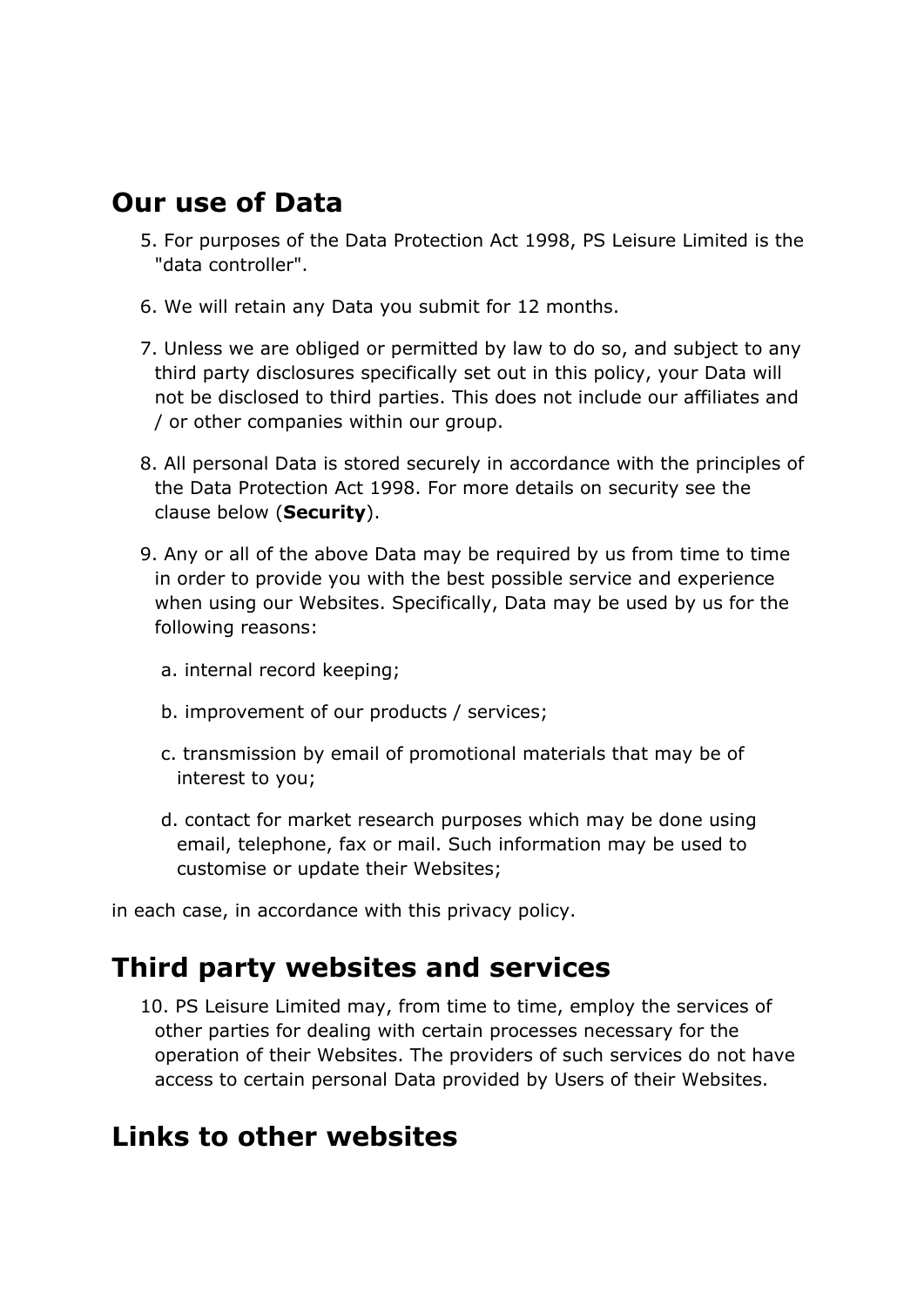11. This Website may, from time to time, provide links to other websites. We have no control over such websites and are not responsible for the content of these websites. This privacy policy does not extend to your use of such websites. You are advised to read the privacy policy or statement of other websites prior to using them.

## **Changes of business ownership and control**

- 12. PS Leisure Limited may, from time to time, expand or reduce our business and this may involve the sale and/or the transfer of control of all or part of PS Leisure Limited. Data provided by Users will, where it is relevant to any part of our business so transferred, be transferred along with that part and the new owner or newly controlling party will, under the terms of this privacy policy, be permitted to use the Data for the purposes for which it was originally supplied to us.
- 13. We may also disclose Data to a prospective purchaser of our business or any part of it.
- 14. In the above instances, we will take steps with the aim of ensuring your privacy is protected.

### **Controlling use of your Data**

- 15. Wherever you are required to submit Data, you will be given options to restrict our use of that Data. This may include the following:
- 16. use of Data for direct marketing purposes; and
- 17. sharing Data with third parties.

#### **Functionality of the Websites**

18. To use all features and functions available on the Websites, you may be required to submit certain Data.

#### **Accessing your own Data**

19. You have the right to ask for a copy of any of your personal Data held by PS Leisure Limited (where such Data is held) on payment of a small fee, which will not exceed £0.

# **Security**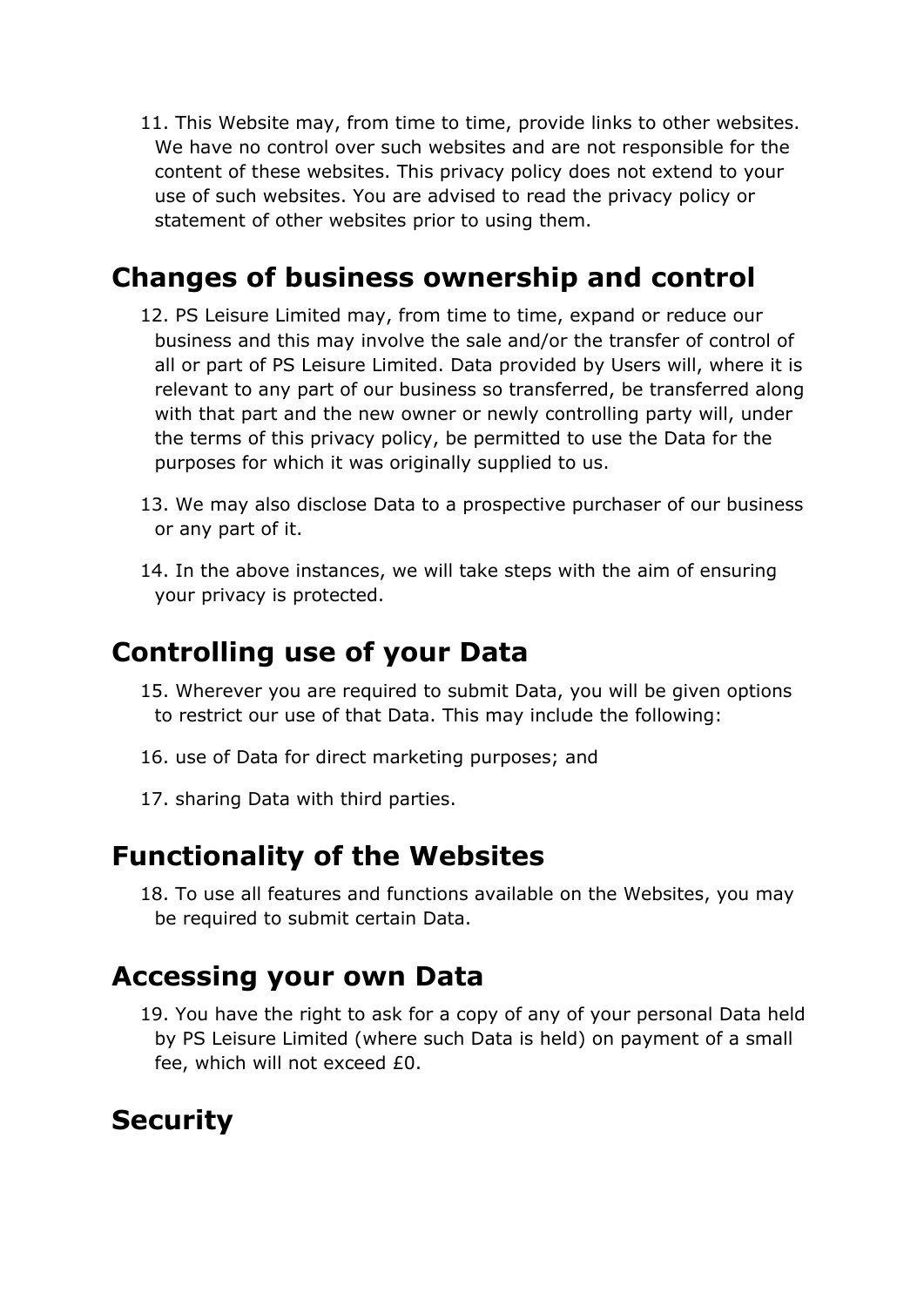- 20. Data security is of great importance to PS Leisure Limited and to protect your Data we have put in place suitable physical, electronic and managerial procedures to safeguard and secure Data collected via their Websites.
- 21. If password access is required for certain parts of their Websites, you are responsible for keeping this password confidential.
- 22. We endeavour to do our best to protect your personal Data. However, transmission of information over the internet is not entirely secure and is done at your own risk. We cannot ensure the security of your Data transmitted to their Websites.

# **General**

- 23. You may not transfer any of your rights under this privacy policy to any other person. We may transfer our rights under this privacy policy where we reasonably believe your rights will not be affected.
- 24. If any court or competent authority finds that any provision of this privacy policy (or part of any provision) is invalid, illegal or unenforceable, that provision or part-provision will, to the extent required, be deemed to be deleted, and the validity and enforceability of the other provisions of this privacy policy will not be affected.
- 25. Unless otherwise agreed, no delay, act or omission by a party in exercising any right or remedy will be deemed a waiver of that, or any other, right or remedy.
- 26. This Agreement will be governed by and interpreted according to the law of England and Wales. All disputes arising under the Agreement will be subject to the exclusive jurisdiction of the English and Welsh courts.

# **Changes to this privacy policy**

27. PS Leisure Limited reserves the right to change this privacy policy as we may deem necessary from time to time or as may be required by law. Any changes will be immediately posted on this Website and you are deemed to have accepted the terms of the privacy policy on your first use of the Website following the alterations.

You may contact PS Leisure Limited by email at post@psleisure.com.